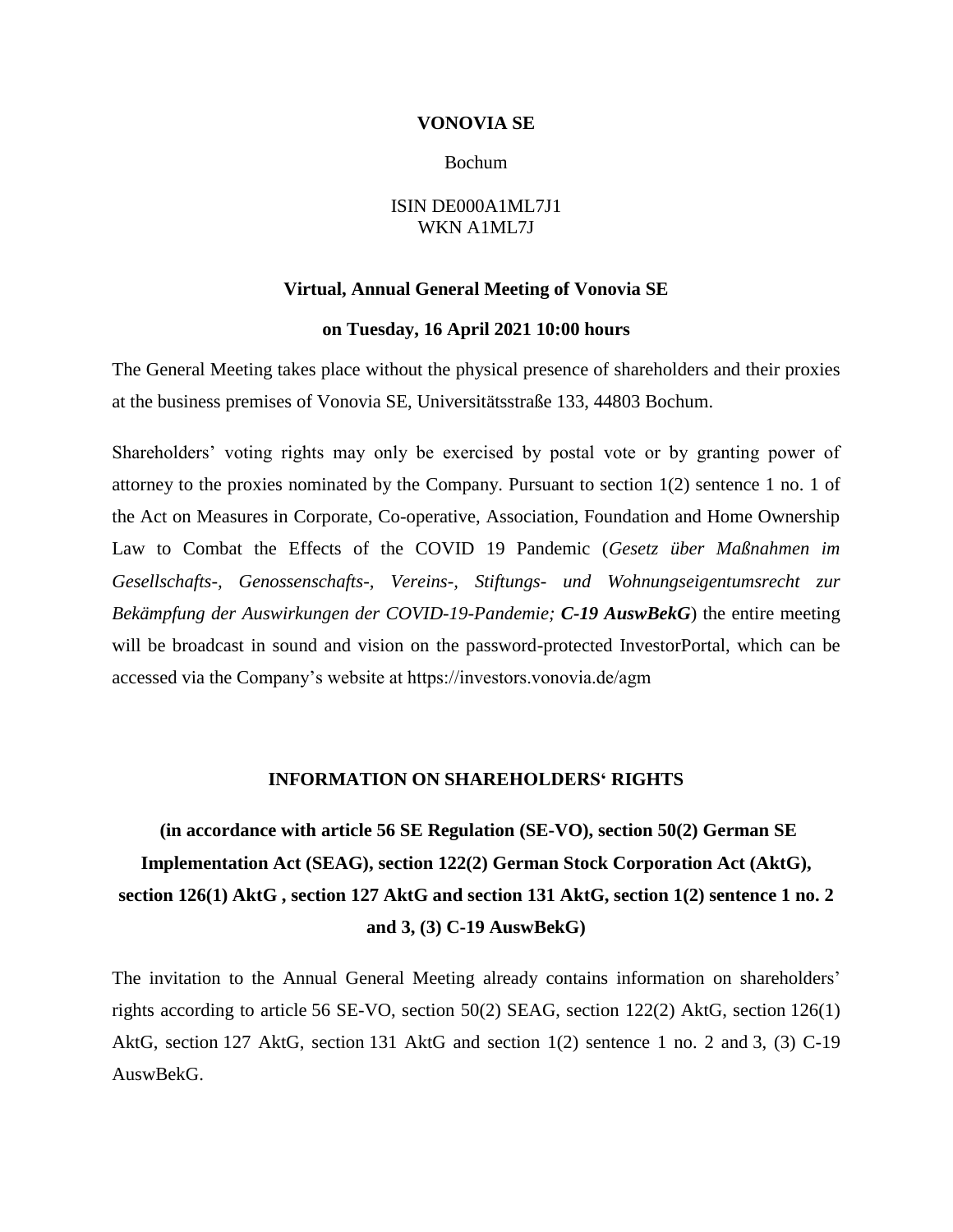The provisions for stock companies with their registered office in Germany, in particular those of the German Commercial Code (HGB) and the AktG, apply to Vonovia SE in accordance with the referring statutes of article 5, article 9(1) lit. c) ii), article 53 and article 61 SE Regulation, to the extent that the provisions of the SE-VO do not provide otherwise.

The following remarks complement the information already contained in the invitation to the Annual General Meeting and serve as an additional explanation of the shareholder's rights.

# **1. Shareholders' Motions to add Items to the Agenda pursuant to Article 56 SE Regulation, section 50(2) SEAG, section 122(2) AktG, section 1(3) sentence 4 AuswBekG**

One or more shareholders, whose shares jointly equate to five per cent of the share capital, or to the sum of EUR 500,000.00 (this being equivalent to 500,000 shares), may demand that items be added to the agenda and be made public. This quorum is required for requests to add items to the agenda made by shareholders of a European company, (SE) pursuant to article 56 SE Regulation in conjunction with section 50(2) SEAG; section 50(2) SEAG corresponds with the rules stipulated in section 122(2) AktG.

Each new item must be accompanied by a justification or a proposed resolution.

The requests to add items to the agenda must be addressed to the Management Board in writing (section 126 German Civil Code, BGB) or in electronic form (§ 126a BGB) and must be received by the Company at least 30 days in advance of the meeting (section 1(3) sentence 4 AuswBekG), with the day of receipt and the date of the meeting not being included in this calculation. The deadline for the receipt of such requests is therefore, on **Tuesday, 16 March 2021, 24:00 hours**. Requests received subsequently will not be considered.

We ask that any requests to add items to the agenda be submitted to the following address: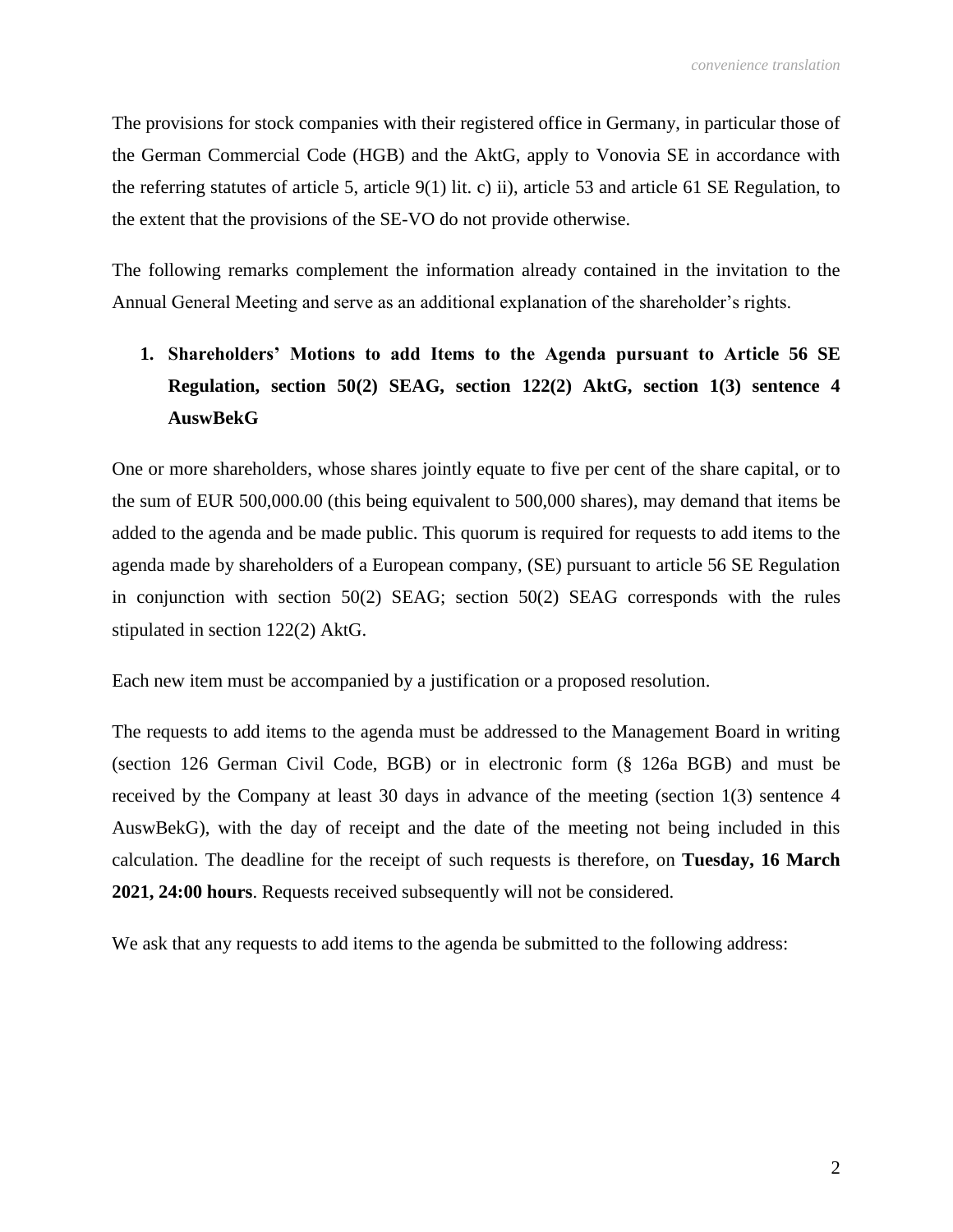Vonovia SE - Management Board - Universitätsstraße 133 44803 Bochum

If you use the electronic form (§ 126a BGB), please send a possible supplementary request via email to:

## hauptversammlung@vonovia.de

Additions to the agenda, which are to be published, shall be published in the Federal Gazette (*Bundesanzeiger*) immediately after receipt. They shall also be published on the Company's website at https://investors.vonovia.de/agm and the shareholders shall be notified of them, in accordance with section 125(1) sentence 3 and (2) AktG.

# **2. Shareholders' Countermotions and Appointment Proposals pursuant to sections 126 and 127 AktG**

Every shareholder has the right to file a countermotion in the Annual General Meeting in relation to specific items on the agenda, to contest proposals made by the Management Board and/or Supervisory Board. Countermotions, appointment proposals, and other inquiries from shareholders to the Annual General Meeting must be submitted to the following address only:

> Vonovia SE - Legal Department - Universitätsstraße 133 44803 Bochum fax number: +49 (0) 234 314 2944 email address: hauptversammlung@vonovia.de

Countermotions and appointment proposals sent to any other address do not have to be published.

A countermotion and the statement of its grounds does not need be published,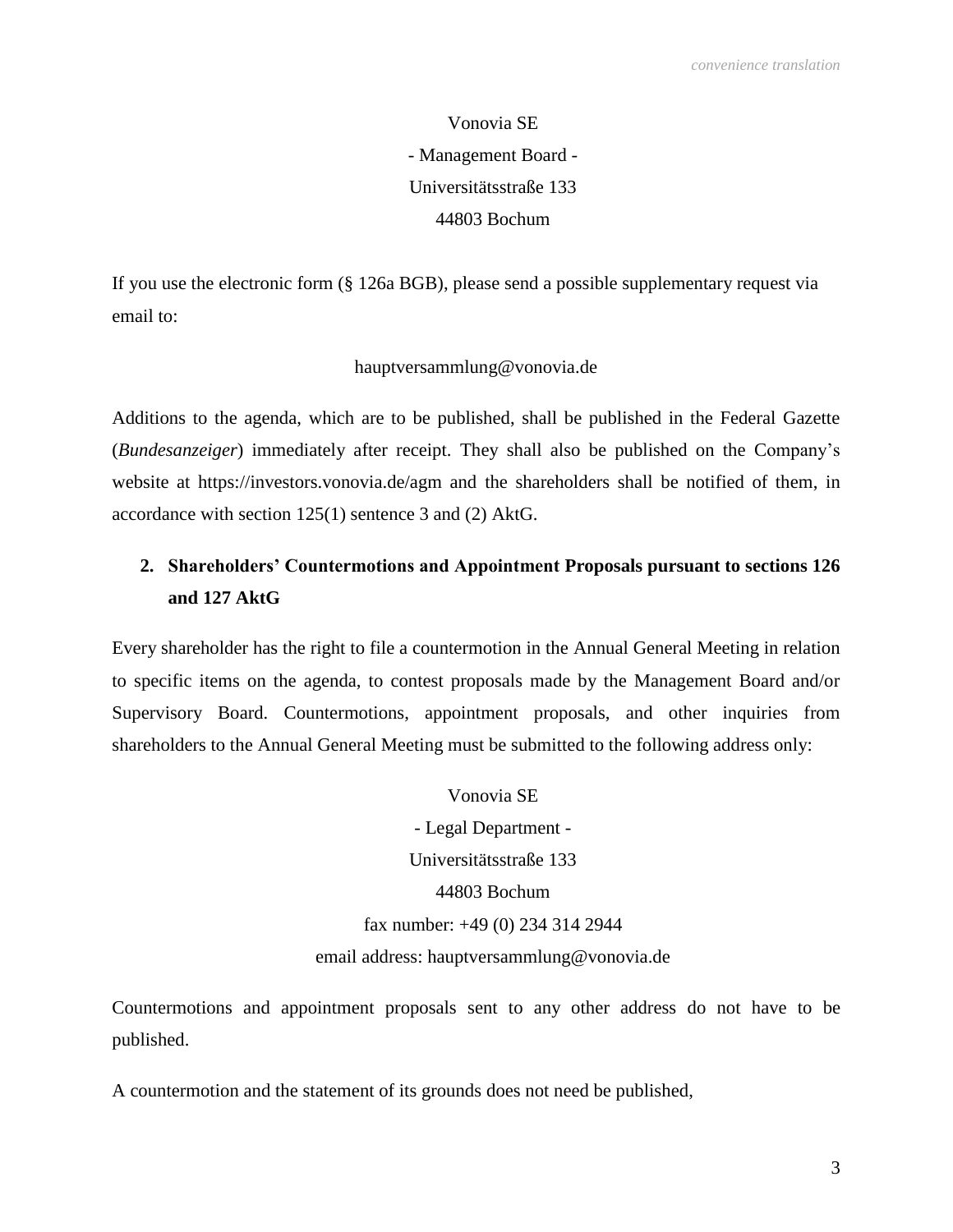- 1. insofar as the Management Board would become criminally liable through publication,
- 2. if the countermotion would result in a resolution by the Annual General Meeting, which would be illegal or would violate the articles of association,
- 3. if the justification contains statements which are obviously false or misleading in material respects, or which are libelous,
- 4. if a countermotion of such a shareholder based on the same facts has already been published with respect to a General Meeting of the Company pursuant to section 125 AktG,
- 5. if the same countermotion, brought by a shareholder and based on essentially identical grounds, has already been published pursuant to section 125 AktG, in at least two General Meetings of the Company within the past five years and fewer than onetwentieth of the share capital represented had voted in favour of this countermotion at the General Meeting,
- 6. if the shareholder indicates that he/she will neither attend nor be represented at the Annual General Meeting, or
- 7. if, within the past two years at two General Meetings, the shareholder has failed to make a countermotion communicated by him/her, or instructed one to be made on his behalf.

The same applies *mutatis mutandis* to the publication of appointment proposals. Additionally, the Management Board does not need to publish appointment proposals for the election of auditors, if such proposals do not include the name, the profession, and the place of residence of the individual being put forward, in case of legal persons, the name of the company and corporate seat. Appointment proposals may, but do not have to, be justified.

The justification for countermotions and appointment proposals do not have to be published if they exceed 5,000 characters in total. If several shareholders file countermotions with respect to the same resolution item, or make the same appointment proposal, the Management Board may combine such countermotions or appointment proposals and the respective justifications (if any).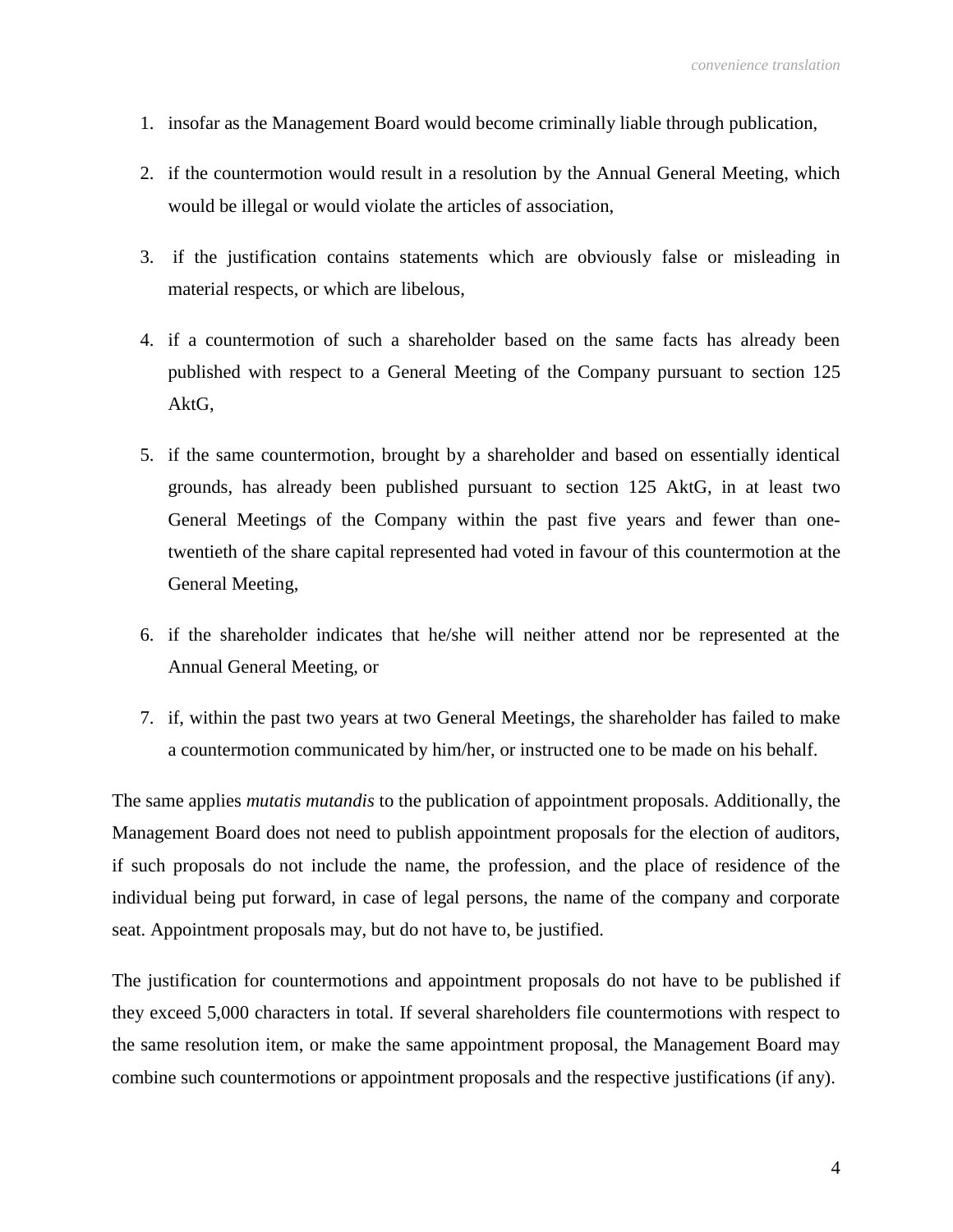Countermotions and election proposals received by the Company at the address below at least 14 days prior to the Annual General Meeting, with the day of receipt and the date of the meeting not being included in this calculation, in other words by **Thursday, 1 April 2021, 24:00 hours** at the latest, shall be immediately published in accordance with sections 126, 127 AktG on the Company's website at https://investors.vonovia.de/agm together with the shareholder's name, any justification and any statement made by the management.

Countermotions and election proposals to be made accessible in accordance with sections 126 and 127 AktG are considered to have been made in the Virtual Annual General Meeting if the shareholder making the countermotion or election proposal is duly legitimized and registered for the Annual General Meeting.

## **3. Opportunity for Shareholders to ask Questions by Electronic Communication**

Pursuant to section 131(1) AktG, the Management Board must, upon request, provide each shareholder with information regarding the Company's affairs insofar as such information is necessary for the proper assessment of an Item of the Agenda. This obligation to provide information on the part of the Management Board applies equally to the Company's legal and business relations with an affiliated company, the Group's situation and the companies included in the consolidated financial statements. The Management Board may refuse to provide information,

- 1. to the extent that providing such information is, according to sound business judgment, likely to cause material damage to the Company or an affiliated company;
- 2. to the extent that such information relates to tax valuations or the amount of certain taxes;
- 3. with regard to the difference between the value at which items are shown in the annual balance sheet and the higher market value of such items, unless the Annual General Meeting is to approve the annual financial statements;
- 4. with regard to the methods of classification and valuation, if disclosure of such methods in the notes suffices to provide a clear view of the actual condition of the Company's assets, financial position and profitability within the meaning of section 264(2) HGB; the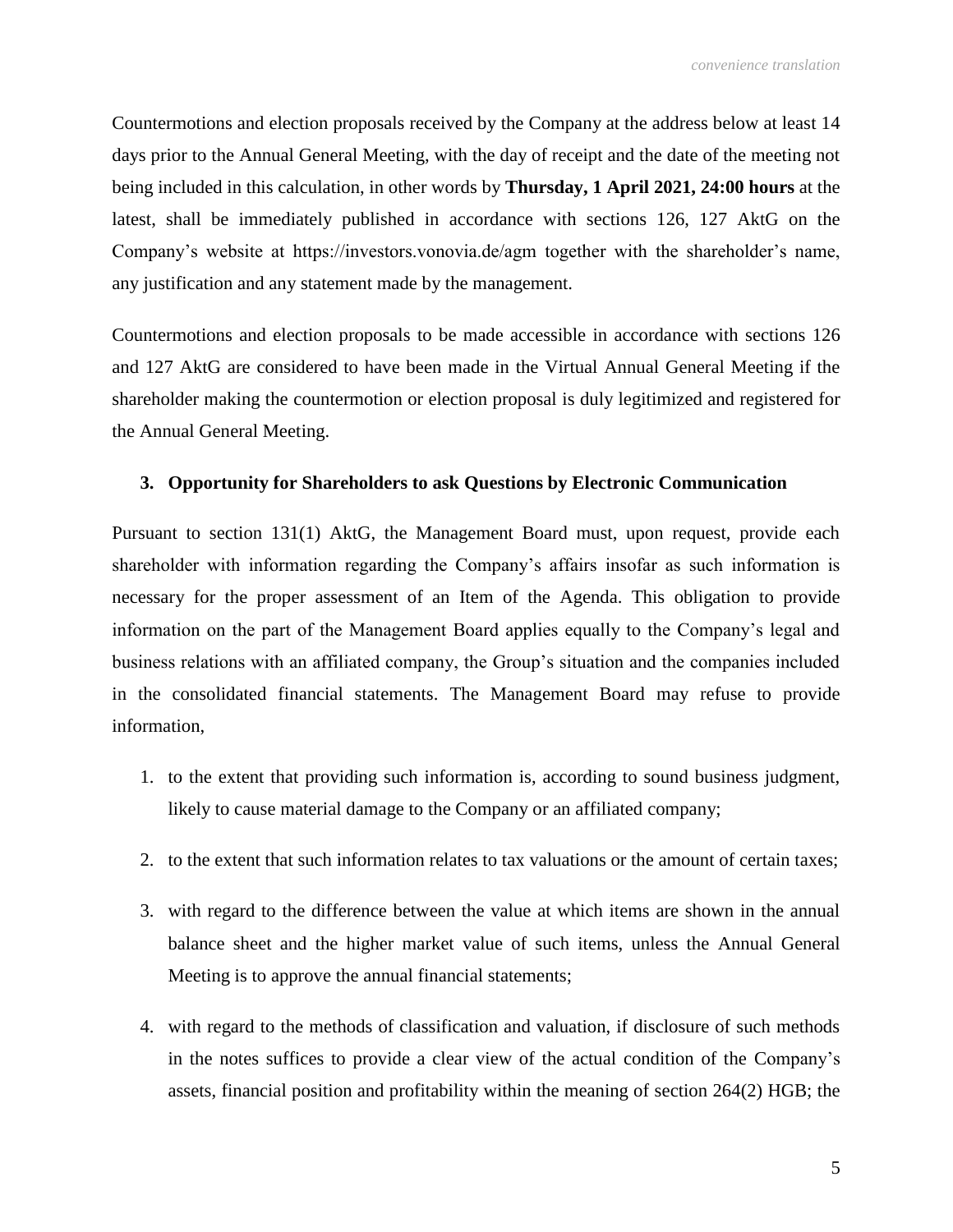foregoing shall not apply if the Annual General Meeting is to approve the annual financial statements;

- 5. if provision thereof would render the Management Board criminally liable; or
- 6. if the information is continuously available on the Company's website seven or more days prior to the Annual General Meeting as well as during the Annual General Meeting.

The shareholders' right to information is considerably restricted in the case of a Virtual General Meeting pursuant to section 1(2) C-19 AuswBekG. The Management Board and the Supervisory Board have decided to hold this Annual General Meeting in accordance with C-19 AuswBekG and to grant shareholders who have duly registered the right to ask questions by electronic means only (section 1(2) sentence 1 no. 3 C-19 AuswBekG), with the questions to be submitted no later than one day before the Annual General Meeting. Any questions must therefore be submitted by **Wednesday, April 14, 2021 24:00 hours** via the Company's InvestorPortal accessible at the internet address https://investoren.vonovia.de/hv. It is not possible to submit questions by any other means of transmission. In accordance with section 1(2) sentence 2 C-19 AuswBekG, the Management Board will decide on how to answer to questions by employing its due and proper discretion.

## **4. Procedure governing the submission of statements or audio or video messages for publication prior to and/or during the Annual General Meeting**

Due to the virtual Annual General Meeting concept that only allows for votes being cast by postal vote or authorized proxies based on the instructions they received without shareholders electronically participating in the meeting, shareholders will not be given the possibility of speaking on the items on the agenda during the Annual General Meeting.

However – going beyond section  $1(2)$  C-19 AuswBekG – shareholders shall be given the opportunity to submit

- written statements relating to the agenda for publication by the Company on its InvestorPortal or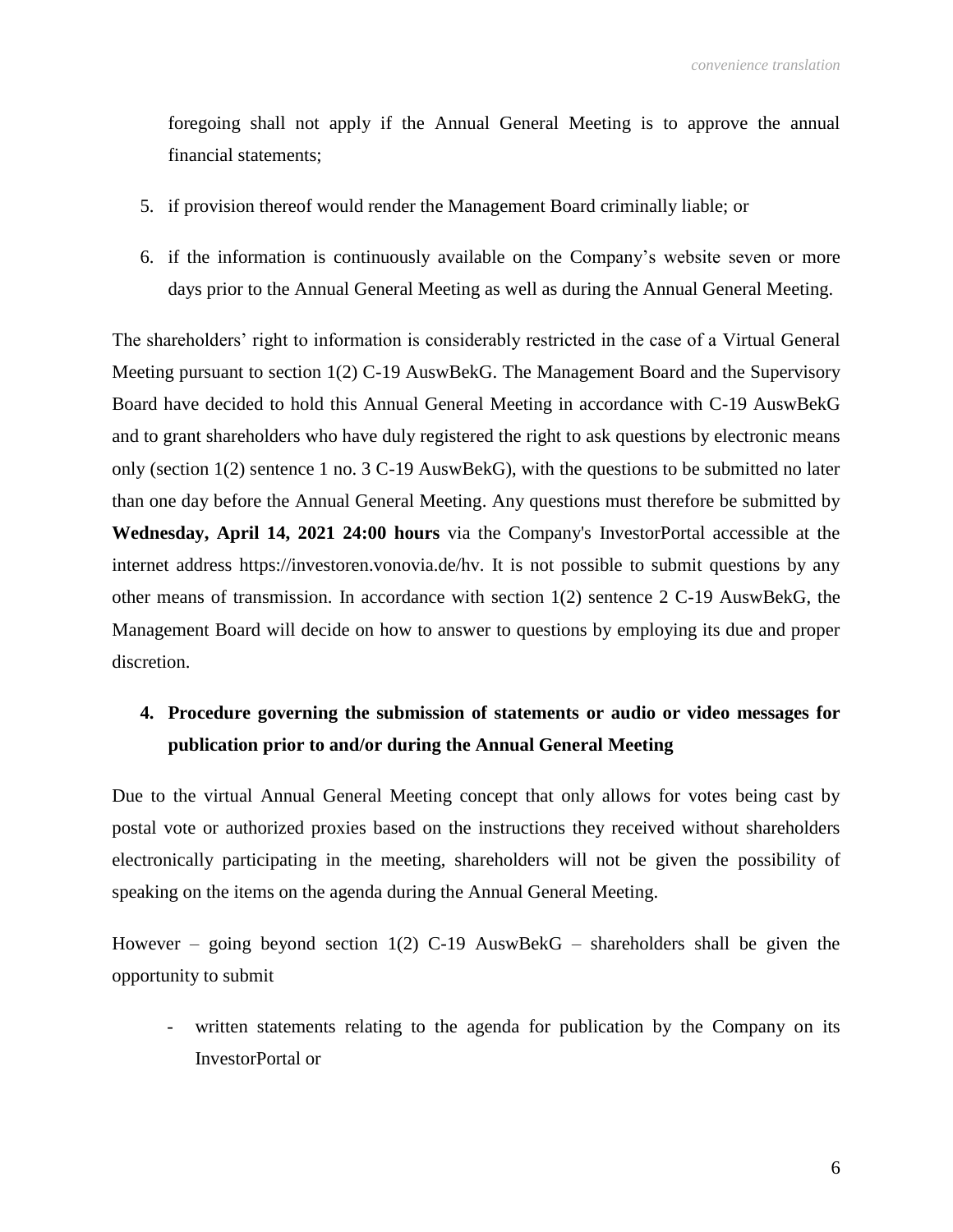- audio or video messages relating to the agenda for publication by the Company in its InvestorPortal and potentially during the virtual Annual General Meeting

prior to the Annual General Meeting.

Thus, shareholders registering in due time will have the opportunity of submitting statements in text form or audio or video messages no later than **Monday, 12 April 2021, 24:00 hours** via the InvestorPortal. Further information on the technical requirements to be met for submitting audio or video messages will be published on the Company's website.

Written statements may not exceed 10,000 characters and the maximum length of an audio or video message should be 1.5 minutes. Solely video messages in which the shareholder and/or their proxy are making a personal appearance to deliver the statement shall be eligible.

When published, a written statement or audio or video messages will always reveal the name of the shareholder and/or their proxy.

Please note that shareholders have no legal right to assert the publication of a written statement or an audio or a video message prior to or during the Annual General Meeting. In particular, the Company reserves the right to refrain from publishing statements or audio or video messages that are abusive or criminally relevant, obviously false or misleading or not pertinent to the agenda of the Annual General Meeting, as well as statements or audio or video messages that exceed 10,000 characters and/or a length of 1.5 minutes or have not been submitted by the above deadline. Furthermore, only one written statement or audio or video message is permitted per shareholder. The Company also reserves the right to publish no more than one written statement or one audio or video message per person. In order to ensure that the Annual General Meeting proceeds in an orderly manner, the Company reserves the right, if necessary, to make an appropriate selection for publication in the Annual General Meeting. Further information and conditions can be found on the Company's InvestorPortal, which is accessible at the Internet address [https://investoren.vonovia.de/agm.](https://investoren.vonovia.de/agm)

Please note that questions may only be submitted as outlined in section 3. Should a statement submitted pursuant to this section 4 contain questions that fail to be also submitted as specified in section 3, these questions shall not be considered. The same applies to motions on individual